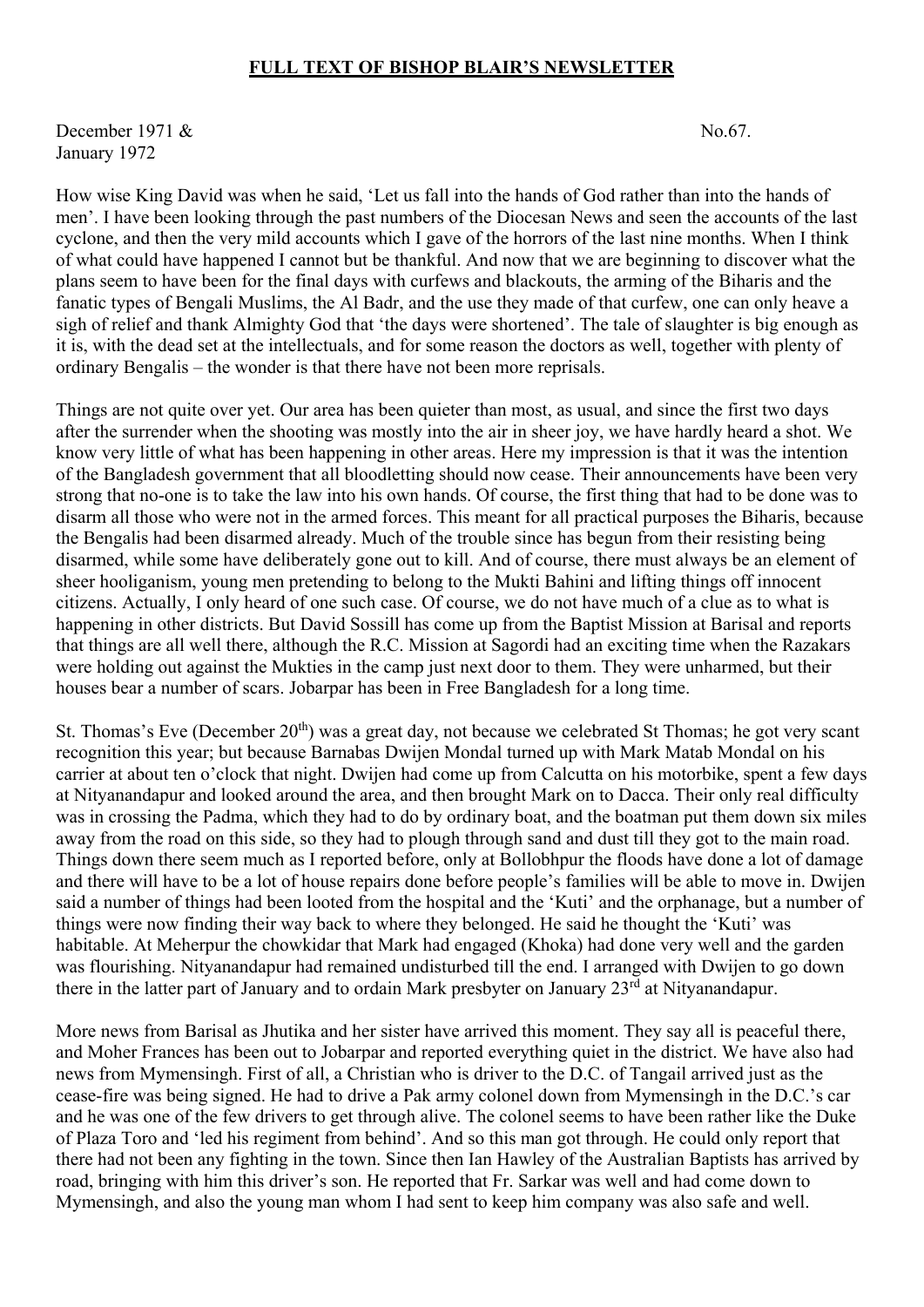Thus, I began this letter just before Christmas. Since then a lot more news has come in. I have been able at last to make a trunk call to Rajshahi, and I have also had a letter from David Morgan. He is well, and he complains that Rajshahi was treated as being so unimportant in the fighting that nothing happened there. His civic pride has been wounded! I found not only David but also Dr. Upen Malakar at the other end of the line, and they proposed to come up to Dacca and I am expecting them any time now. (They did not come).

On the Sunday after Christmas I went up to Mymensingh by the later of the two trains that are running. Slow but sure, it took seven and a half hours to do the 76miles. I stayed the night with Ian Hawley. And went on next morning to Haluaghat by bus. Meanwhile Simon Delves-Broughton came on up by the next morning's train, taking eight hours over the journey, and went on by bus to the Madhupur area to give Communion to the Garo villages up there. They had remained pretty peaceful right up to the end. On my way to Haluaghat there were several bridges down, and everyone had to get out of the bus while it went down the diversion road and up again – everyone except the ladies and a few old and reverend people like myself, who were allowed to stay where we were. The railway bridge over the Brahmaputra at Mymensingh had three of its piers broken. These were all parting tokens of the Pak army. There were numbers of bunkers on the way and some right in our mission compound at Haluaghat, one only just outside Fr. Sarkar's house. The surprising thing was that they were all completely intact. The total damage that I saw in Haluaghat and on the road was one shell or bomb hole in the building which had been the HQ of the army there, one lot of tin huts near the HQ destroyed, half a dozen holes in the walls of some godowns where the Razakars had been living, a small bomb crater in the middle of the mission grounds and a shell hole near the newly rebuilt boys' hostel, which sent a few splinters through the new tin wall and injured no-one. This was all. On the road nothing had been damaged except the bridges. It was obvious that the Pak soldiers had put up no resistance at all. Since then on my journeys I have talked to Indian soldiers and to Mukties, and they all say the same. When you let an army loose to loot and plunder and murder and rape, and when for nine months their fighting has been against unarmed civilians, and only occasionally against the elusive Mukti Bahini, you cannot preserve their morale. I had felt sure all along that when it came to the test, they would find they had forgotten how to fight. All they wanted to do was to get home and enjoy their ill-gotten gains. There had been an air strike over Haluaghat and some shelling, and old Fr. Sarkar had dug himself a dug-out near his house and sat in it with a few Garo women who had arrived from anywhere, and next morning he found the army gone. How nice it was when I arrived there to find the friendly and happy atmosphere that prevailed. Never have I had so many greetings in the street there as I got that day. On my way back in the bus to Mymensingh I found one of our young Garo Christians travelling with us who was in the Mukti Bahini and who had come in with the Indian army through Haluaghat. He introduced me to an Indian who turned out to be a nephew of the Bishop of Chota Nagpur. There seems to be any number of Christians in the Indian army, many of them from the south and many of them aborigines, Mundas, Oraons or Santals. We had a lot of them in church on Christmas Day and so did the other churches.

My journey back from Mymensingh to Dacca was similar to the journey out except the train was five hours late in starting. But we are thankful that the trains are running at all. Of course, they are not all running. The Pak army destroyed a lot of bridges that the Mukties had left, including the famous Harding Bridge over the Ganges. At present to get to Chittagong, which was my next place to visit, one takes the steamer to Chandpur, and then the train to Feni, then a rickshaw or whatever you can find, for six miles, and then another train on to Chittagong. All this seemed a bit chancy, and my time was limited, and I was assured that it was possible to get through by car. So, I tried that way and I might have succeeded if one of my brakes had not seized up on the way. I got to Comilla on the remaining three brakes, and there I was assured that the Mini with its low clearance would never get over the pontoon bridge, which the Indian army had put over the river halfway to Chittagong. My time was limited as I had to go on down to Barisal. So, I did not risk the railway journey; but I got Chittagong on the phone and had just time to say I was held up in Comilla before the line went out of order for good and all. I came back to Dacca next day, taking eight hours to do the 60 miles; not because I was driving slowly on account of the brakes, but because I was held up at each of four ferries. But the time was not entirely lost. One got a lot of interesting conversations with Indian soldiers of all sorts, and Mukties and others who all had their stories to tell. So, Chittagong have not yet had their Christmas Communion.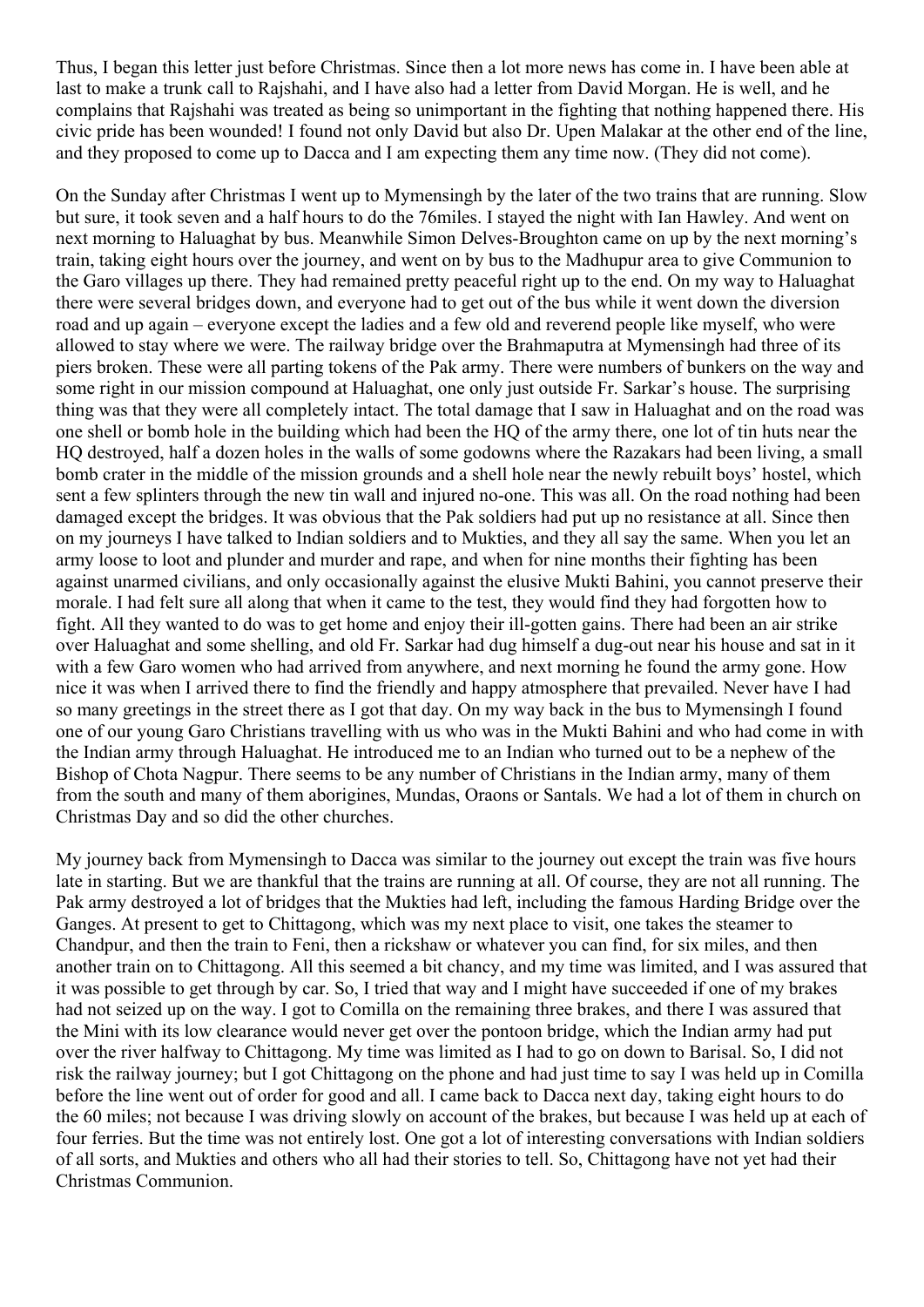David Davey was due to leave on December 19<sup>th</sup>, and I hear he got away on the 9<sup>th</sup> on a Japanese ship along with a lot of other expatriates. There are very few Europeans left there now, only about six in all. I have had plenty of news from there. The churches and all the Christians are all safe and well. Simon Delves-Broughton will be going there for the  $16<sup>th</sup>$ , by which time we hope communications will be a bit better. The Indian army is doing a lot in the way of bridge-building and road repairs. But there is a lot to be done. The ferries across the Padma and the Jamuna, which are the main connections between Dacca and the western side of the country, have nearly all been damaged or sunk. David Morgan and Dr Malakar did not get to Dacca as they proposed. Presumably they could not get across the river. (I heard later that they could not get petrol).

We have now at last had news from Khulna. The fighting in that area seems to have been more serious than in other parts where I have been. But it was mostly west of Daulatpur ie beyond Khalispur. One mortar shell landed just by our mission compound; no-one was hurt, but many windows were broken. Birbal and Tom and the others with them are all safe. The school was full of Bengali refugees at one time; but now I hear it is full of Biharis. I ought to say a word about these people, because what I see in the papers seems a bit exaggerated. As I said earlier, it was the intention of the Bangladesh government to have no reprisals. But among the Biharis there were two types; one which would have accepted the situation and lived in peace with their Bengali neighbours, and the other which in the last days of the military regime were saying openly in the bazaar, 'Let us kill as many Bengalis as we can while we can'. It was men of this type who were responsible for all those ghastly murders during the curfew of the final days, and it was men of this type who, on the night before the surrender, started a riot just near us in Nawabpur by killing three Bengalis. That was one of the few moments when I felt really nervous for the safety of the people in our compound. Fortunately, armed Mukties came on the scene and also saner Biharis got a mike and persuaded the others to stop this kind of thing. It was also this type who brought trouble on themselves and others by refusing to give up their arms. Now, from what one hears, they are in a pitiable condition, fearing to go out of their houses even to buy necessary provisions, and guarded by the Indian army – guarded or surrounded, one is not quite sure which is the proper word. I have not heard what the condition is in the predominantly Bihari towns of Saidpur, Parbatipur, Santahar and Ishurdi.

In thinking about this one has to remember that it is only Christians who are taught the duty of forgiveness; and how difficult they find it. The Biharis are regarded as the jackals who took advantage of the military occupation to help themselves to what they wanted. There is hardly a family in Bengal who is not mourning the loss of some relation and the loss of money or property. A complete amnesty would be psychologically impossible. The government has announced that no-one is to be punished without trial, and therefore no-one is to take the law into his own hands. This is the best that they can hope to do. Unless they promised punishment after trial people would certainly take the law into their own hands. Dacca on the whole is peaceful, and when I left there were people in the streets up till 11 o'clock at night, which had not been so for the last nine months. And Barisal, where I am now writing, seems quite peaceful. But in the suburbs of Dacca there are still two pockets of Biharis guarded by Indian soldiers; and as I said above, I do not know the condition in some of the railway towns. Mymensingh and Comilla were quite normal.

This letter is being written in bits and pieces as I get time. The last bit was written at Barisal. I then went on to Jobarpur, where we ordained Luke Nirmal Dhali to the diaconate on the Sunday (January 9<sup>th</sup>), with the big church pretty full in spite of the perishing cold and the early hour of the service. At midday we went to Bakal, a couple of miles away, for a feast given by a well-to-do Christian family who had actually managed to avoid being robbed by either the army or Razakars or by ordinary dacoits, all these nine months; and this was their way of expressing their gratitude to God; a prayer meeting and then a sumptuous feast, a little less sumptuous than it might have been in more ordinary times, because some things were just not available. The next day I confirmed some forty candidates from several villages; and on the Tuesday we had our Deanery Standing Committee with a good attendance, including (rather late) Birbal Haldar, who had managed to make his way from Khulna with a little difficulty. They had a bit of an anxious time when the Pak army retired from Jessore on to Khulna. They seem to have put up more of a fight in that area. But the Indians had some amphibious tanks and were able to turn their flank by crossing the river. Barisal's anxious time was between December 1<sup>st</sup> and the 8<sup>th</sup>, when the Razakars got loose and did a lot of killing. But on the 8<sup>th</sup> they all cleared off, and the place was left in peace except for the pocket at Sagordi which I have mentioned above.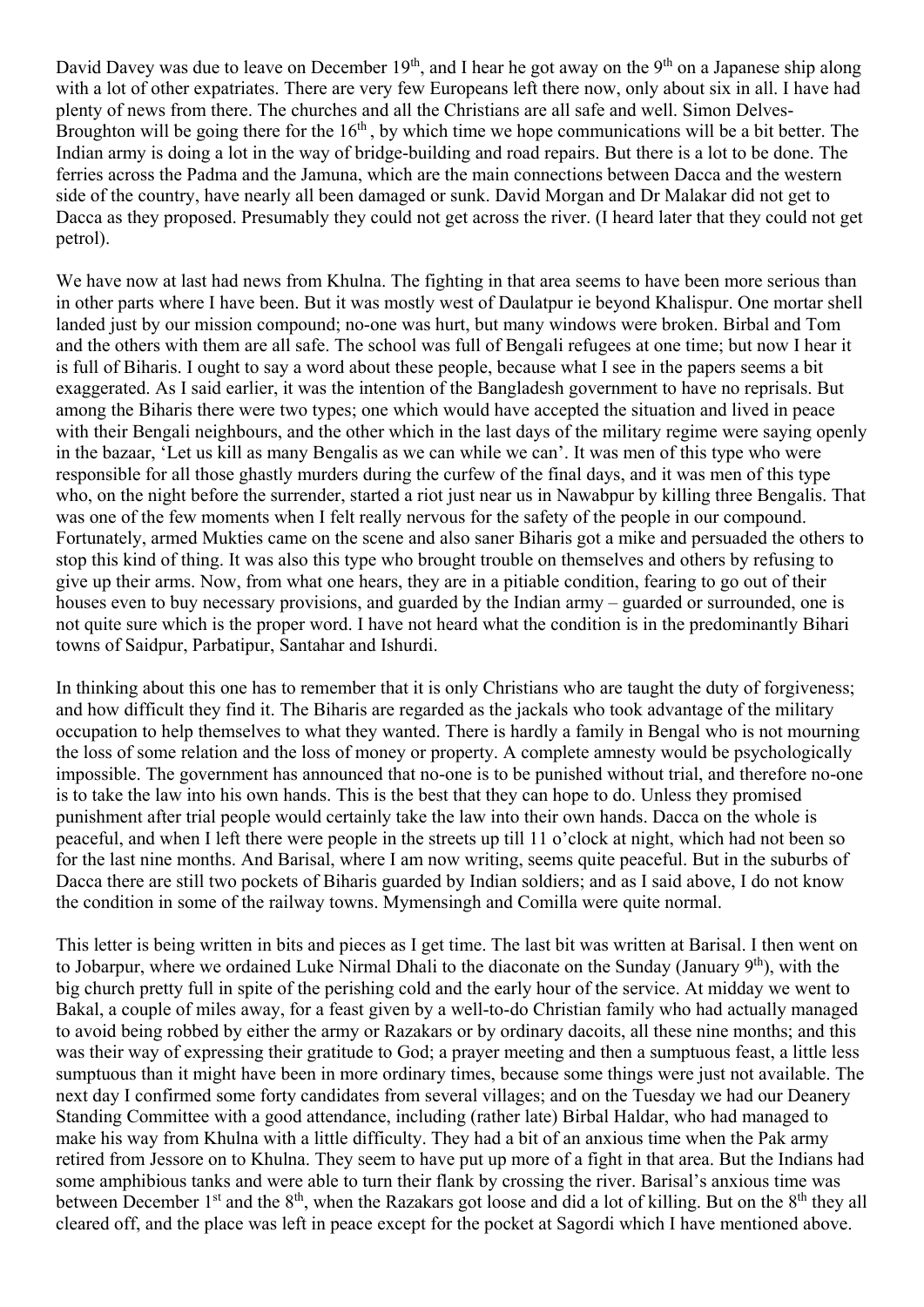Conditions: Not many refugees have yet been able to return to this area. But there are plenty of beggars, genuine ones, whose houses have been destroyed, and some of their menfolk killed. There are still vast stretches of practically uninhabited land where most of the houses have been burnt or destroyed. People say that many more Muslims have been killed than Hindus among the Bengalis. But there have been more Hindu homes burnt. The Hindus mostly got out of the way into India. I talked with some of the local authorities about relief work, asking what they would like us to undertake. Their answer was that they would like us to do as much medical work as we could, and to organise any amount of task relief that was possible. So, I have brought back all sorts of plans, and now must get them approved by the Christian Council Committee. The impression that I get is that the new government is going to do its level best to get relief distributed evenly and honestly, and we must do all we can to co-operate.

Damage: The damage done to St. Thomas's on the first night of the army's crack-down was repaired a government expense last November. At Haluaghat the Sister's compound has been systematically looted by the Pak armed forces, and some of the smaller houses have been dismantled to provide corrugated iron sheets for their bunkers. The damage in the village has yet to be assessed. I do not yet know the full amount of damage in the Kushtia District. Of the other denominations I have heard that the Pak army has been responsible for the destruction or damage of about 11 mission institutions.

Travel: Improving, but there is a lot of leeway to make up. When I went to Jobarpar I did the first eight miles by 'baby taxi' (a three wheeled Vespa scooter) with five passengers plus light luggage. The next two miles by cycle-rickshaw to the first ferry, and another two miles to the second ferry the same way. Then we got a stretch of six miles or so to a broken bridge, again by rickshaw, and another to the next broken bridge. By that time, we were almost at Gournadi and the rest of the journey was fairly normal, ie rickshaw and then boat or walking. But on the way back we only had to get across the broken bridges and then we found a bus, which took us across the ferries right to Barisal. The steamer services are still a bit thin because they are using the biggest of them to ferry the Pak army out into India. That seems to be mostly completed, and now they are ferrying out civilians who want to go to Pakistan. (So long the West Pakistanis have been in the habit of speaking as if West Pakistan was the whole of Pakistan. Now it is so, and no-one from this side is going to argue about it.)

The greatest barrier to communication is the Ganges (which in our parts has become the Padma) and the Jamuna. It seems that most of the ferry steamers which took cars and trucks across have been destroyed; the river has also silted up and Goalando is inaccessible. The Pak army has destroyed several piers of the Harding Bridge over the Ganges by Paksey. As a result of all this the river seems to be the only connection between us and the western part of the country. I was enquiring today how I could get to Khulna or Kushtia. Coaches are going to North Bengal but not westwards. Trains? 'Sorry; We can get you to Jamalpur (just beyond Mymensingh) but no further'. They had no information about trains on the other side. I want to get to Nityanandapur for the 23<sup>rd</sup> to ordain Mark Mondol to the presbyterate. If I am lucky, I shall get a lift to Jessore on a Norwegian relief plane. If I do not, then exactly what my route will be I do not know. After Nityanandapur I shall stay a bit to see how things are at Bollobhpur and the other parishes there, and also in Kushtia town, and then go on to Khalispur.

Now about Dacca in the last days of the 'occupation'- for that is what it has been since March 25<sup>th</sup>. My last tour anywhere had finished on November  $16<sup>th</sup>$ , when I had been to Kaligram and Jobarpar via Faridpur. Apart from a broken bridge and a breakdown of a bus, it was fairly normal. After that I tried to get to Haluaghat for St. Andrew's Day, but the Australian missionaries at Mymensingh warned me that no permits were being given to go there. I was supposed to go to Sylhet; but the internal flights were off and there was no other route. I tried Barisal, but the Mukti attacks on steamers were getting so serious that a steamer company warned me not to go unless it was absolutely necessary, as the service might be closed any day. So, I stayed on at Dacca.

Then came December 3<sup>rd</sup>. I was out to supper in Dhanmandi; Fr Simon and Marcia were out in Gulshan; the Baptist missionaries from around the corner at Sadarghat were also out at the D.H.C.'s house. When I started for home, I saw everything remarkably dark and still and no-one knew quite what was in the air. So, I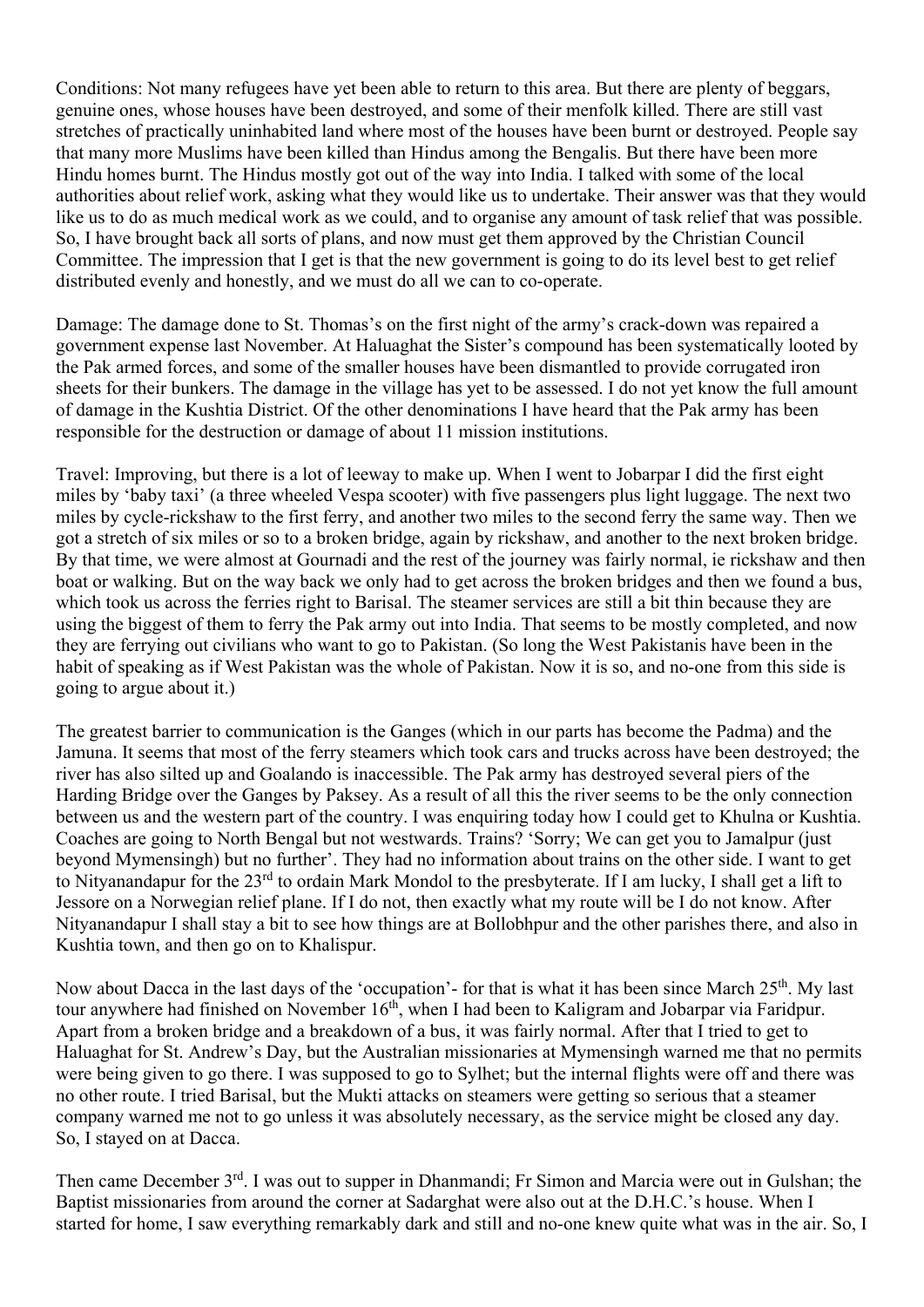came back and rang them up at home and was told that there was a blackout and a curfew. So, I had to stay where I was. Simon made his way home in ignorance through the curfew. At 2.30am or so the fun began; sirens and then fireworks over the airport about a mile away from where I was. We did not get much more sleep that night. In the morning we had a grand view from upstairs of the Indian planes and the two or three Pak planes that took off to intercept them. They did not have a chance. They were ancient Sabres to the Indian MIGs and Hunters. There were said to be16 of them in various parts of the country, but most of them did not seem to have got off the ground. Fancy leaving an army of 70,000 or more with an air cover of one squadron of out-of-date jets! After the first day or so the Indian aircraft had it all their own way.

Outside the military target areas no-one was worried. There were jet fighters zooming over the city in broad daylight and everyone going about their normal business or going out on to the roof to watch them, while the rickshaws continued on their ways except when forced by the police to stop. Very few bombs or shots landed outside the immediate target areas. The bomb which was alleged by the BBC to have killed 300 orphans was entirely phoney. (a) There were never 300 orphans there to be killed (our papers gave the number as 50 or 75; (b). 17 bodies were found there, all of grown-ups; (c) a foreign observer was watching and told me he was sure the plane which dropped it was a Pak one. This kind of cynical propaganda stunt was by no means beyond them. No; the Indian airmen were instructed to be very careful not to injure Bengali civilians and they obeyed.

Then came the end so much more quickly than we had ever dared to hope. Yes: we were a bit anxious. If Niazi had carried out his threat and resisted to the last man; if there had been street fighting in Dacca. The areas nearest the airport, and the cantonments are the residential ones, and they were mainly vacated. We hoped they would not try to fight in the old city. As usual we felt we were in the best position here, and several families from near the airport took refuge with us. Then came the raid on the Governor's House, and poor old Malika and his ministers took fright and resigned at once. Then came General Manikshaw's offer to Niazi. We already felt there was something in the wind. Why that curfew? What were the troops doing? There seemed to be very few round our way. During the last 12 hours the D.H.C. kindly kept us informed of things as they proceeded. 'Niazi has asked for another six hours'. Then:' General Jacob has left for Calcutta for the surrender'. Then: 'The surrender has been signed'. Still the curfew and everything quiet. Then after dark, a tentative 'Joy Bangla' in the back streets. Older men came out and persuaded the lads back into their homes; 'there is still a curfew'. Then a more determined 'Joy Bangla'. The Mukti Bahini had taken over the streets. They tried to keep the shouting to the back streets. But they could not do it for long, and soon all the city was ringing with it. 'Joy Bangla!' Next morning outside our gate an old Muslim gentleman came up to me and wrung my hand and said: 'Sahib, last night was the first night for nine months that I have dared to go out of my house'. The streets were filled with young Mukti lads, educated boys mostly, in torn shorts and lungi, with bare feet and a rifle. Some had ten days training, some a month. They were taught how to use their weapons and the rest was left to their native wit. Desperate lads most of them, who had little to lose and all to gain. 'What are you going to do now?' I have asked several of them. The answer usually is: 'As soon as I am allowed to, I shall go back to college'. In the last stages these were the eyes and ears of the Indian army. They knew every move of the Pak soldiers. They knew exactly where Niazi was lurking; and they got the news through with surprising speed. The Pak army did not stand a chance. I wonder if Yahya has ever read a history book in his life. He behaved as if he hadn't.

Christian casualties in all this: To our knowledge two R.C. Fathers deliberately shot, one of them the saintly Fr. Evans beaten up before he was shot. The R.C. Sister Emmanuel blown up by a mine. Our Brother Nripen of St. Andrew's Brotherhood shot at Panihata. One Christian Mukti killed while fighting. About 40 others killed on various army operations in the villages, mostly Roman Catholics because they are the most numerous community. May they rest in peace. There was also David Rowland, badly beaten by the Razakars, but alive and kicking now.

Now we have peace. The future has terrible problems, and there are all sorts of possibilities. But there always have been in this country. Life is never dull. But now they have won their independence; although they had valuable help in the end, the Bengalis have spent quite enough blood, sweat and tears. They can truly feel that the victory is theirs. It has not been handed to them on a plate. There is a healthy determination to make their country a better one, and one where the poor are less poor and the rich less rich,